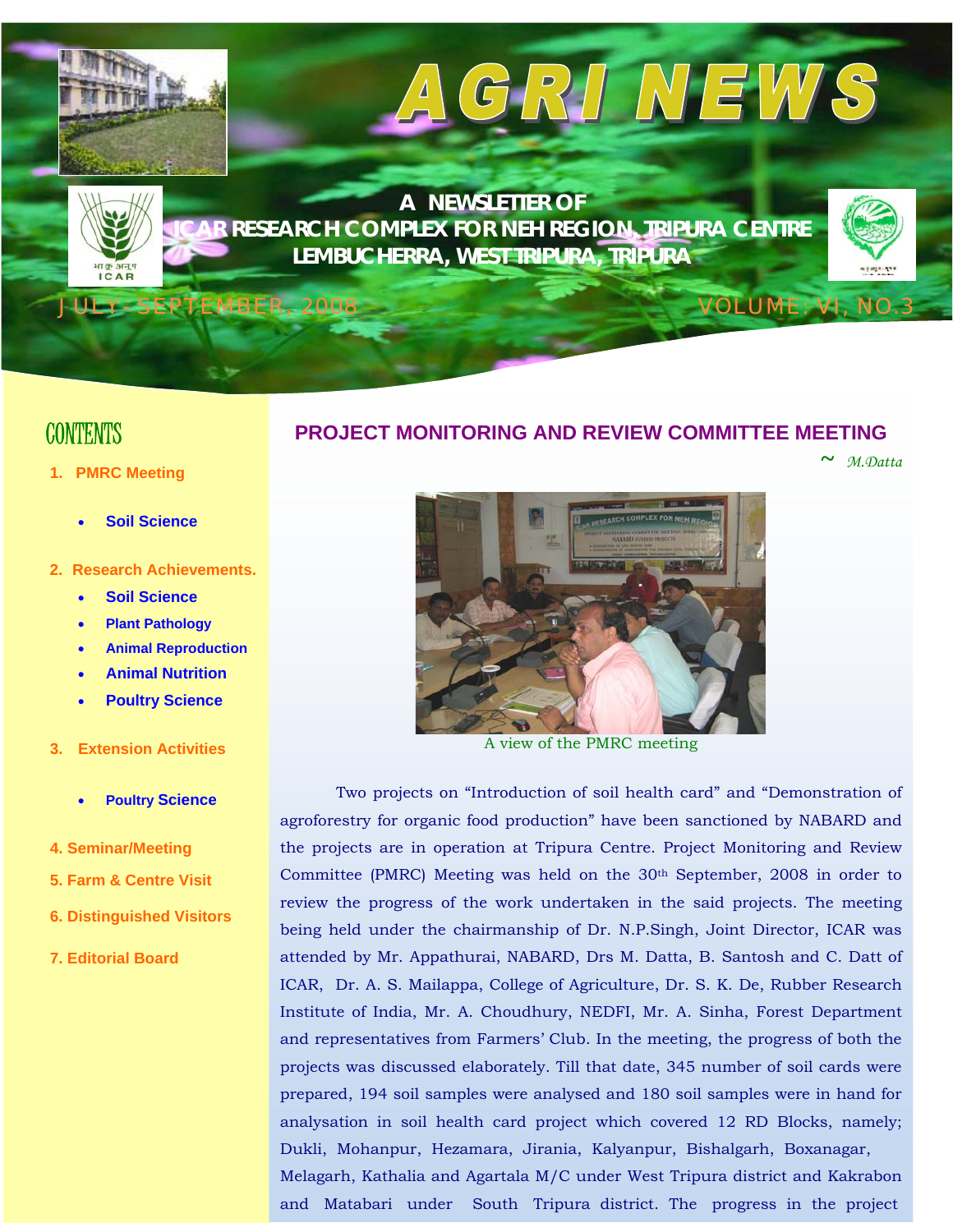

dealt with the cultivation of Pineapple, turmeric, bhindi, patchouli and black pepper in between different forest tree species including gamahar, teak, rubber, arecanut, etc.The meeting was followed by field visit by the team mamebers. 'Demonstration of Agroforestry for Organic Food Production' was

> A view of field visit (Patchouli + Arecanut)

# **RESEARCH ACHIEVEMENTS**

#### SOIL SCIENCE

#### **APPRAISAL OF WATER QUALITY IN WEST TRIPURA**

**~** *M.Datta & N.P.Singh,*

and Fe varied from trace to 129, trace to 11, trace to 990 and trace to  $4205 \mu g/L$ . According to WHO standard, the maximum permissible limit for microelements in water is  $5 \text{ mg/L}$  ( $\text{Zn}$ ), 0.2 mg/L (Cu),  $2 \text{ mg/L}$  (Mn) and 0.3 mg/L (Fe). Some of the water samples analysed are with high content of iron contamination. Water samples were collected from different sources (Drinking/Irrigation/Pond) in West Tripura and thereafter analysed to find out the contents of some elements in order to assess the water quality parameter as population increase and overall developmental activities have resulted in the pollution of water in various ways. Total no. of water samples analysed are 28 in 9 blocks as well as in Agartala Municipal area. It is indicated that pH of water showed a variation from 6.11 to 7.68 and the maximum permissible pH is around 6.5 to 8.5. So, pH of drinking water in some places is not upto the permissible limit. Concentration of nitrate, phosphate, potassium and calcium in water samples varied from 1.0 to 7.2 mg/L, 0.04 to 1.43 mg/L, 0.09 to 2.24 mg/L and 0.64 to 11.48 mg/L, respectively. The limit of nitrate contamination in drinking water is 45 mg/L according to WHO . So, it can be said that water in West Tripura has less nitrate contamination thus indicating comparatively low use of fertilizer. Contents of microelements in water were also estimated. Contents of Zn, Cu, Mn

#### PLANT PATHOLOGY

# **LEAF CURL DISEASE – A MENACE FOR TOMATO CULTIVATION IN TRIPURA**

**~** *S.Biswas, & N.P.Singh*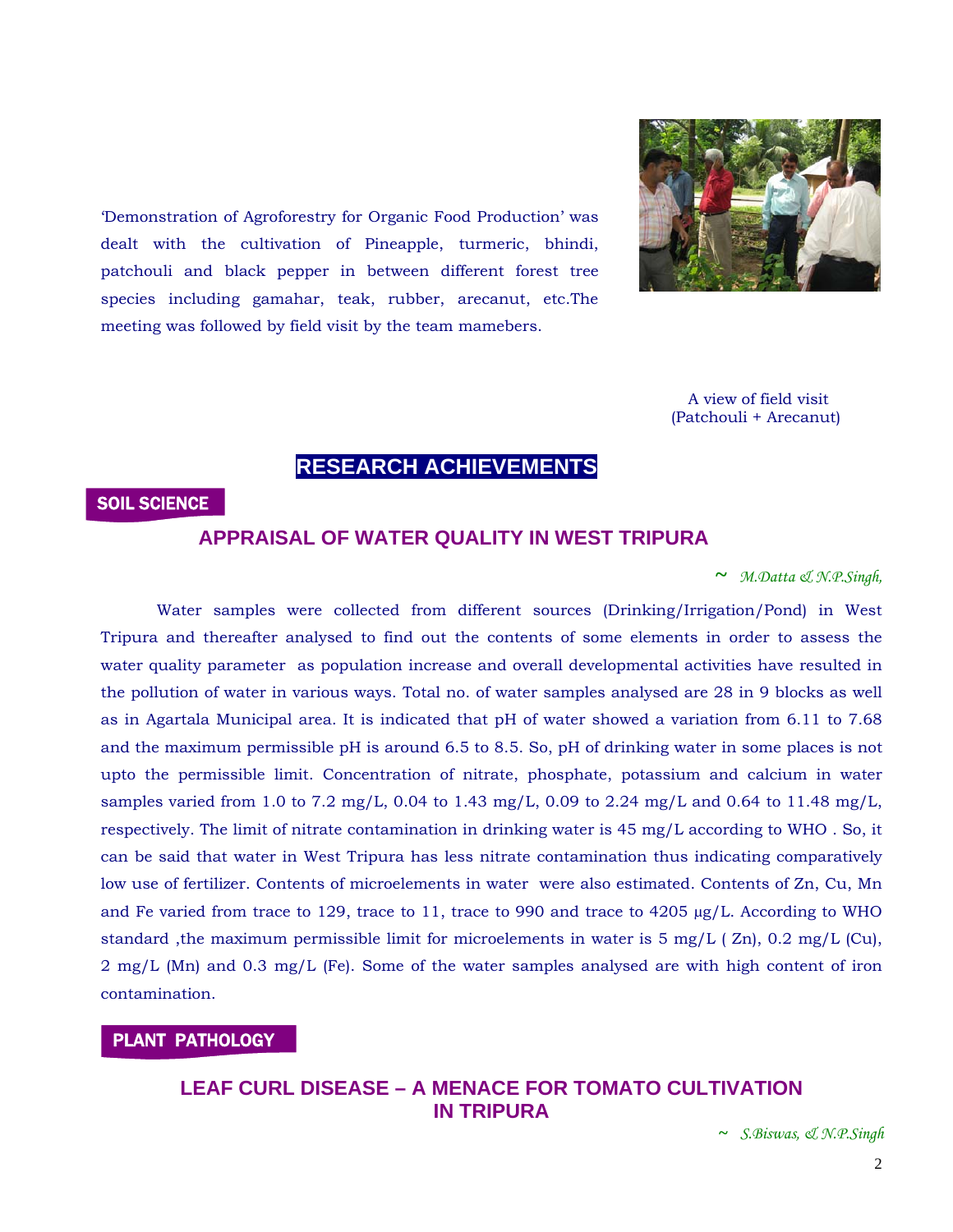Tomato leaf curl, also known as 'Tomato yellow leaf curl' incited by Tomato yellow leaf curl virus (TYLCV) = Tomato leaf curl virus (ToLCV or TLCV), appeared as the major disease in Tripura during the recent years (2003-08). The disease is caused by a complex of Gemini viruses, family – Geminiviridae, genus – Begomovirus. It is characterized by severe leaf curling, shrinking of tomato leaves, with yellowish tinge in between veins and stunted growth (Fig. 1). The virus is transmitted by a vector white fly, viz., *Bemisia tabaci*. In a study it was found that during winter season the disease affected all the genotypes viz., 'Arka Abha', Arka Alok, BT-1, BT-10, BT-117-5-3-1, CKVT-17, H-24, Hisar Arun (Sel-7), Manikhamna (Sel-1), Sikkim Local, Tura Local and Type-1, under 'Tilla' land condition in Tripura, although its occurrence varied significantly amongst them. Of the varieties, H virus (TYLCV) = Tomato leaf curl virus (ToLCV or TLCV), appeared as the major disease in Tripura<br>during the recent years (2003-08). The disease is caused by a complex of Gemini viruses, family –<br>Geminiviridae, genus – Bego decreased by 35.22% and 72.48% respectively, while the disease intensity was moderate and high. (Fig. 2). The disease is very difficult to control. However, uprooting and burning of early infested plant followed by spraying of dimethoate  $(0.1\%)$  or moncrotophos  $((0.1\%)$  at 7 or 15 days, interval, respectively will be effective to control vector pest  *Bemisia tabaci.*  24, Sikkim Local and Tura Local showed to some extent tolerant with 26.77 to 33.18% mean disease<br>
incidences, while, BT-1) was most susceptible with 86.30% disease incidence. The loss of fruit number<br>
infection at the tim incidences, while, BT-1 was most susceptible with 86.30% disease incidence. The loss of fruit number and fruit yield was estimated in tagged plants affected by different disease intensities (healthy = no infection at the time of fruit setting, moderate = about 50% of the leaves of a plant shows curly symptoms and high = plants are severely affected showing 100% leaves with curly symptoms) of the disease during the year 2007-08. The results showed that fruit number and fruit weight decreased with the increase in intensity of the disease. The fruit number was decreased by 37.91% and 74.17% while the disease was moderate (50%) and high (100%), respectively. Similarly, the fruit yield





Fig. 1 Leaf curl disease in tomato Fig. 2. Effect of leaf curl disease in fruit weight of tomato

ANIMAL R EPRODUCTION

# **AGE OF DOES DURING MATING AND NUMBER OF KIDDING ALREADY EXPERIENCED DURING MATING INFLUENCE THE LITTER SIZE**

**~** *A.Haldar, S.Paul & N.P.Singh*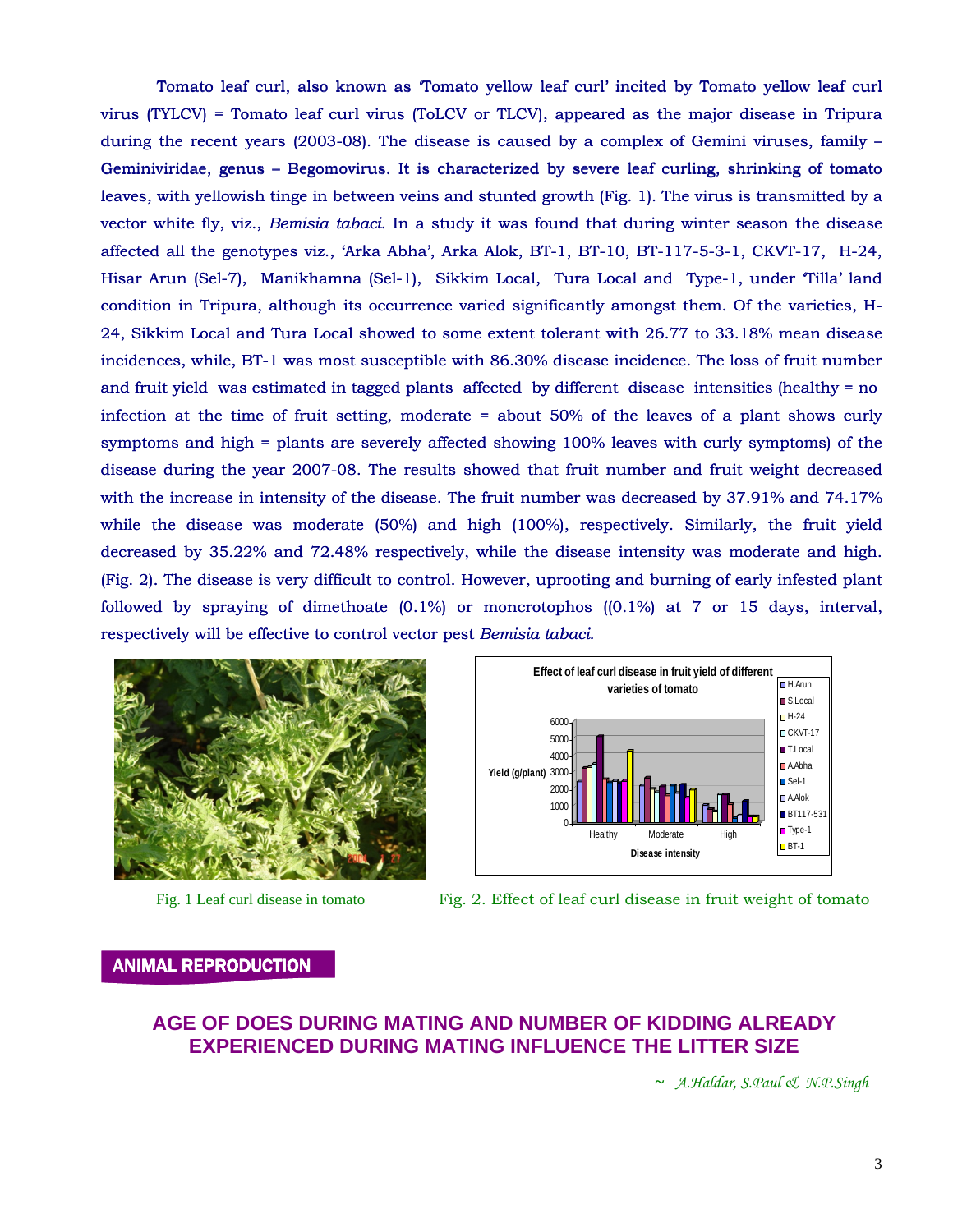triplet birth was recorded to have only 10.4%. Mean comparison through one-way analysis of variance has detected that the higher age of does during mating or the more number of kidding already experienced during mating significantly influenced the higher  $(p<0.05)$  incidence of twin births as compared to single birth, while the number of kidding already experienced during mating did not vary  $(p>0.05)$  between the two groups having the litter sizes either twin or triplet. Observations on 112 Black Bengal goats in West and south Tripura revealed that the incidence of twin birth was highest (58.6%) followed by single birth (31.0%), while the chance of



Percent and frequency distribution of animals under different litter size groups

### ANIMAL NUTRITION

# **NUTRITIONAL STRATA OF SOME UNDERUTILIZED VEGETABLES OF TRIPURA**

**~** *Chander Datt, N.P.Singh & M.Sankaran* 

15.89±1.41, 52.00±1.39 and 13.03±1.22%, respectively. Protein concentration ranged from 10.87 to 23.33% while fibre level varied from 9.96 to 24.92. The average concentration (range in parenthesis) of Ca and P was observed to be 0.99±0.19 (0.27-1.67) and 0.18±0.03 % (0.05-0.42), respectively while those of Fe, Cu, Zn, Mn and Co averaged 201.8±32.5 (62.1-346.1), 9.7±2.1 (2.9-24.1), 67.6±19.5 (11.5-245.4), 89.9±16.4 (13.5-161.2) and 0.3±0.04 (0.1-0.4) mg/kg dry matter, respectively. Underutilized vegetables are such vegetables which are consumed by local population of Tripura particularly by rural folk mainly tribals, however, their nutritional worth is not known and their potential as nutrient sources has not been realized. Several such vegetables (n=10) viz., *Lageraria siceraria* (Laav vines), *Centella asiatica* (Thankuni), *Oxalis corniculata* (Amrul sak), *Chenopodium album* (Bethua sak), *Amaranthus spinosus* (Kanta nutia), *A. viridis* (Jungli cholai), *A caudatus* (Daata plant), *Boerrhavia diffusa* (Punarnaba), *Leucaena leucocephala* (subabool pods) and *Brassica compestris* (Lai patta) were evaluated for nutritional characteristics in terms of proximate principles and mineral composition. The dry matter content ranged from 10.65 to 22.25% averaging 15.89±1.41%. The levels of CP, EE, CF, NFE and total ash were found to be 16.64±1.10, 2.54±0.24,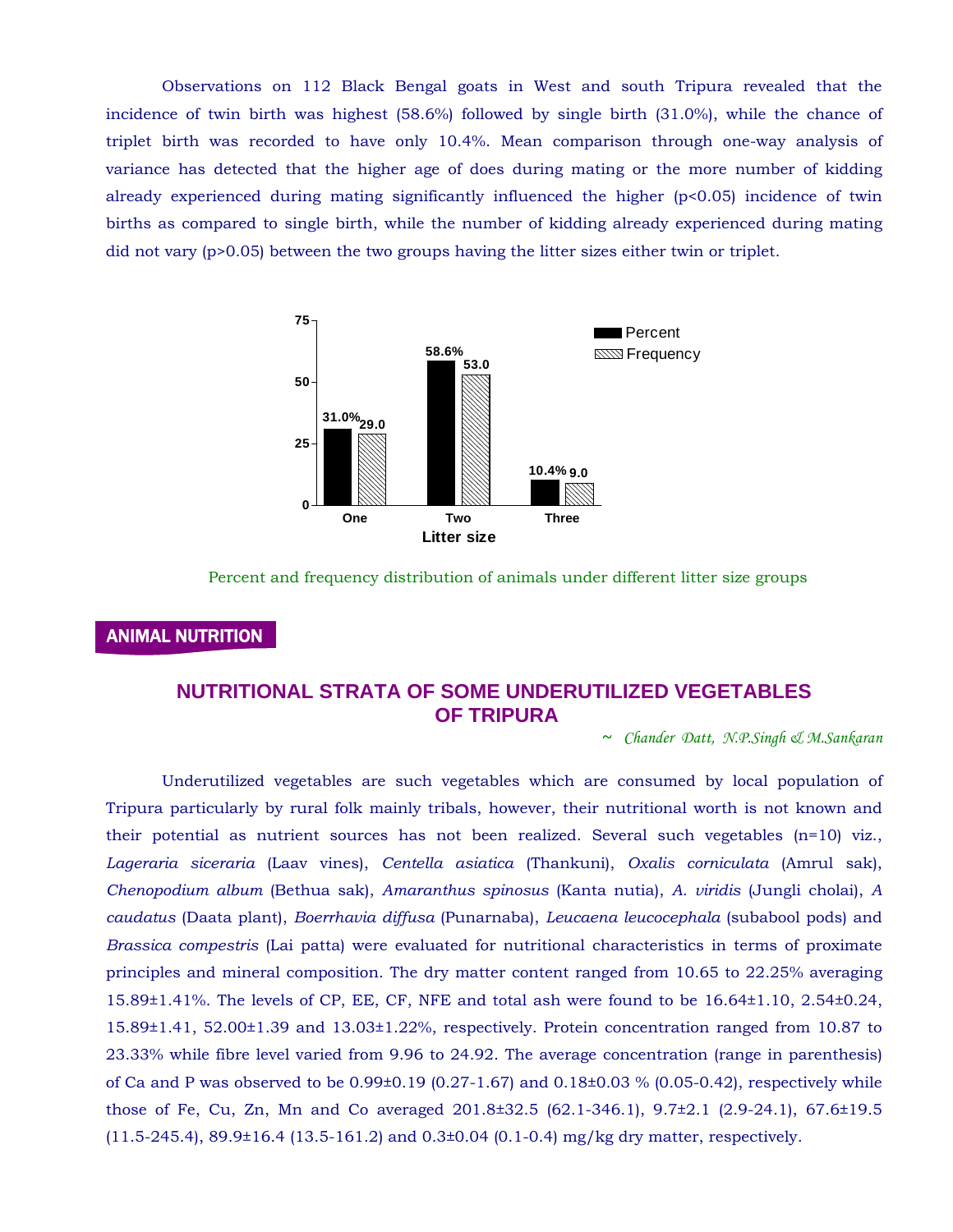#### POULTRY SCIENCE

# **EVALUATION OF TRIPURA INDIGENOUS POULTRY GERMPLASM (DESHI BLACK)**

 **~** *S.Malik & N.P.Singh,* 

gms, respectively in case of male, female and pooled mean at the farm. The mean body weights at 20 weeks of age were :  $1186.09 \pm 25.46$ ,  $1003.64 \pm 13.99$  and  $1061.59 \pm 13.55$  gms., respectively in male, female and pooled mean. The mean body weights of Deshi Black were lower in comparison to all the stocks tested at this centre being the genetic make up of the indigenous ge rmplasm. The evaluation of Tripura local indigenous Germplasm has been started from the month of April, 2008 as per the technical programme of AICRP on Poultry Breeding. The mean body weights of deshi black were measured at biweekly interval in both the sexes from day old to 20 weeks of age. The mean body weights at 12 weeks of age were :  $620.79 \pm 11.12$ ,  $504.83 \pm 7.68$  and  $545.76 \pm 7.12$ 

### **PERFORMANCE OF CARI COLOURED BROILER SIRE AND DAM LINES**

#### **~** *S.Malik & N.P.Singh,*

were:  $856.06 \pm 30.94$ ,  $730.28 \pm 11.35$  and  $757.05 \pm 11.87$  gms, respectively. The mean body weights are almost same from the last generation in case of Sire line but lower in case of Dam line. More over, the mean body weights in sire line were higher in all the age groups in comparison to dam line, since the sire line was developed for high er body weights. The mean body weights of CARI Coloured broiler sire and dam lines were measured at 3, 4 and 5 weeks of age in both the sexes at farm. The mean body weights at 5 weeks of age were : 1034.06  $\pm$  20.15, 944.57  $\pm$  16.29 and 973.17  $\pm$  13.44 gms., respectively in case of male, female and pooled mean in sire line and the corresponding body weights at 5 weeks of age in case of dam line

# **EXTENSION ACTIVITIES**

#### **DISTRIBUTION OF POULTRY GERMPLASM**

**~** *S.Malik & N.P.Singh,* 

Baghma, Baghbasa, Agartala and Holy Cross School, Agartala. The chicks were reared upto 6 weeks of age at the farm and distributed after vaccination to the deadly viral diseases to the farmers. A total of 233 Coloured broiler chicks were supplied to farmers of Joyram-modipara, Lembucherra and Bishalgarh. During the period, 800 chicks of 6 weeks of age of Gramapriya were distributed to farmers of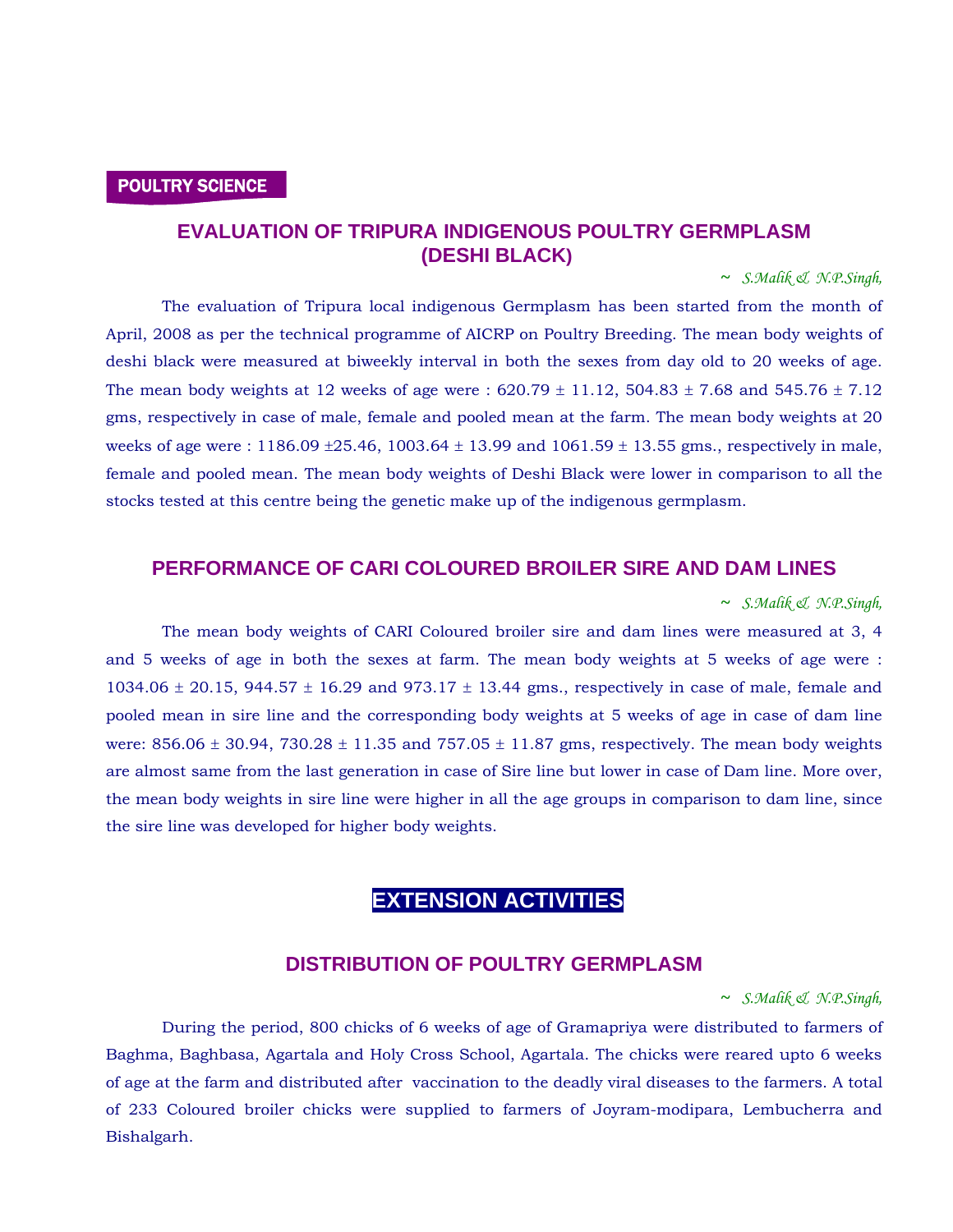# **SEMINAR/ SYMPOSIUM/ MEETING AND TRAINING ATTENDED BY THE SCIENTISTS**

#### **Dr. N.P. Singh, Joint Director**

- $\star$  Attended the training-cum-exposure visit on "Livelihood improvement of Rural People through Sustainable Tilla Land Integrated Aquaculture Innovation" (NAIP) at College of Fisheries, CAU, Lembucherra, West Tripura during 10-12<sup>th</sup> July, 2008.
- $\star$  Attended the "National Fish Day" programme at College of Fisheries, CAU, Lembucherra on 11<sup>th</sup> July, 2008.
- Attended the orientation programme of Krishi Vigyan Kendra at ICAR Research Complex for NEH Region, Tripura Centre, Lembucherra on  $16<sup>th</sup>$  July, 2008.
- Attended the programme on "District Agro Advisory Service" organized by Indian Meteorology Department, Ministry of Earth Science at Pragya Bhawan, Agartala on 19th July, 2008.
- $\star$  Attended the closing ceremony of training programme as a chief guest on Training and Demonstration of Composite Fish Culture" by NFDB, Hyderabad and organized by KVK, Birchandra Manu at Rural Development Block, Hrishyamuk, South Tripura during 30<sup>th</sup> July to 6<sup>th</sup> August, 2008.
- $\hat{\mathcal{A}}$  Attended a seminar on "Shifting cultivation : Present Status and Future Approaches" organized by Tribal Rsearch Institute, Govt. of Tripura on the 9th August' 08.
- $\star$  Attended the technical programme on Seed Certification training programme organized by Department of Agriculture at SAMETI Hall, UGTC, Lembucherra, West Tripura on 20<sup>th</sup> August, 2008
- Secretariat Building, Govt. of Tripura, Agartala on 8<sup>th</sup> September, 2008.  $\hat{\mathcal{A}}$  Attended the Executive Body Meeting of Horticulture Society of Tripura in Conference Hall,
- $\mathcal{A}$  Attended the Governing Body Meeting of Tripura Biotechnology Council held at Circuit House, Agartala on 16th September, 2008.
- $\hat{\mathcal{A}}$  Attended the Executive Body Meeting of Tripura State Pollution Board at Vigyan Bhawan, Agartala on 22nd September, 2008.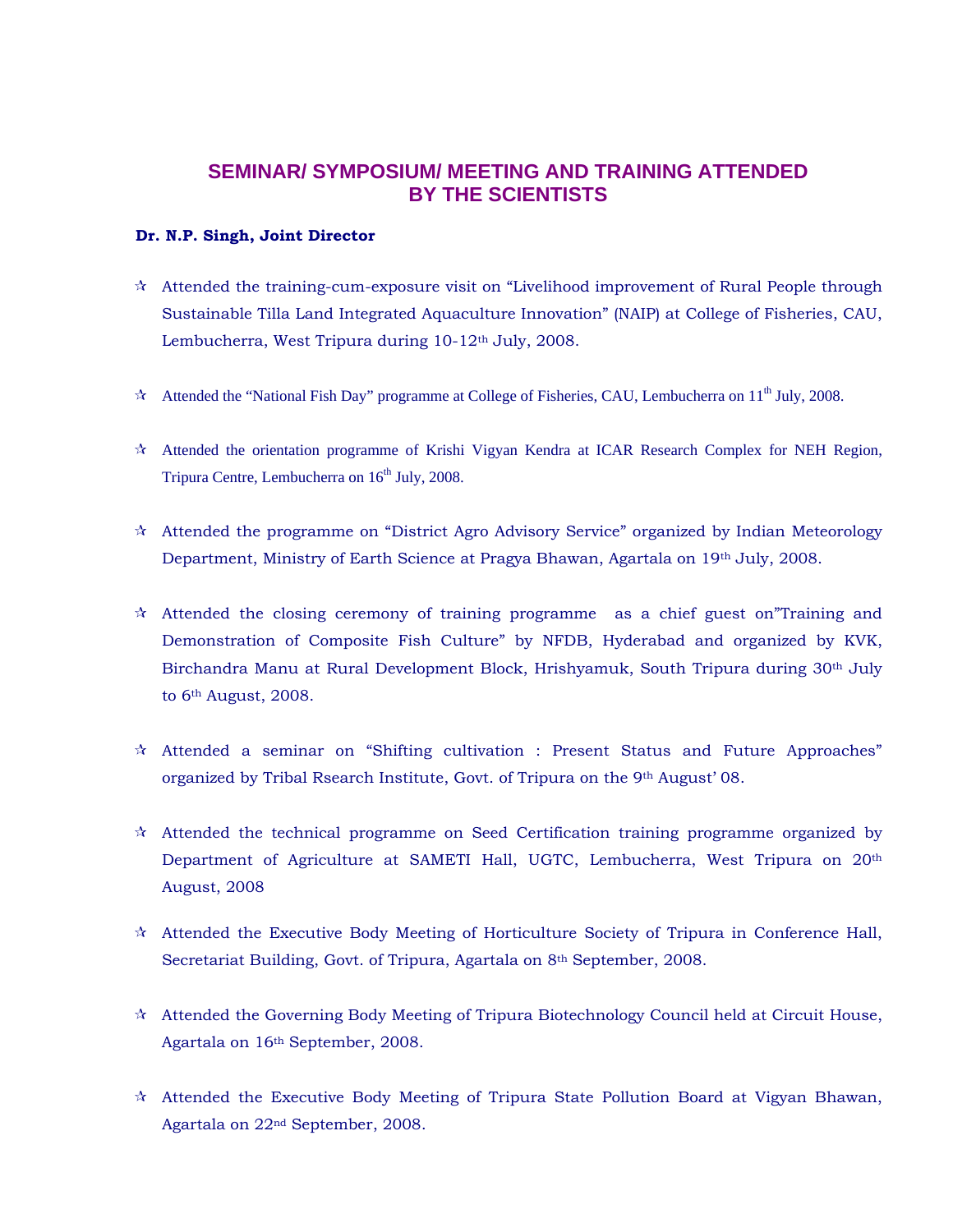- "Agricultural Productivity and Food Security Challenges" organized by CMS Environment, New Delhi at Agartala, Tripura on 27<sup>th</sup> September, 2008. Attended the Seminar on "Climate Change" and delivered a presentation on the topic
- for State level Nodal Agency (SLNA)" organized by NRAA at SARS, A.D Nagar, Agartala, Tripura on 27th September, 2008. Attended the programme on "Common Guidelines for Watershed Development Projects-2008

#### **Dr. M. Datta, Principal Scientist (Soil Science**)

- $\dot{\mathcal{R}}$  Attended a programme on self sufficiency in fish production, organized by Department of Fisheries, Govt. of Tripura, 2<sup>nd</sup> July, 2008.
- the training programme-cum exposure visit of NAIP farmers organized by College of Fisheries, Central Agricultural University on 10th July, 2008. Delivered a talk on "Overview of the farming system as a whole in the North Eastern Region in
- $\star$  Attended a meeting on District Level agro- meteorological advisory service, organized by India Meteorological Department, Govt.of India, Tripura on 19th July, 2008.
- $\star$  Attended a seminar on "Shifting cultivation : Present Status and Future Approaches" organized by Tribal Rsearch Institute, Govt. of Tripura on 9th August, 2008.
- $\star$  Delivered a talk on "ICAR and Career Options to the Students of Holy Cross School, organized by "Asha', Lembucherra on 6<sup>th</sup> September, 2008.
- organized by Tripura State pollution Control Board and CMS ( Vatavaran) at Agartala on  $27^\text{th}$ September, 2008. Delivered a talk on Status of Natural Resources (Climate, Soil and Water) in North East India,
- Department of Agriculture, Govt. of Tripura, organized by ICAR in Technology Mission on Horticulture on 27th September, 2008. Delivered a talk on "Organic sources of Nutrition to Horticultural Crops" to Officers of

#### **Dr. S. Biswas, Sr.Scientist (Plant Pathology)**

 $\star$  Attended meeting with NABARD officials regarding ongoing projects and future programme at ICAR, Tripura Centre, on 11th July, 2008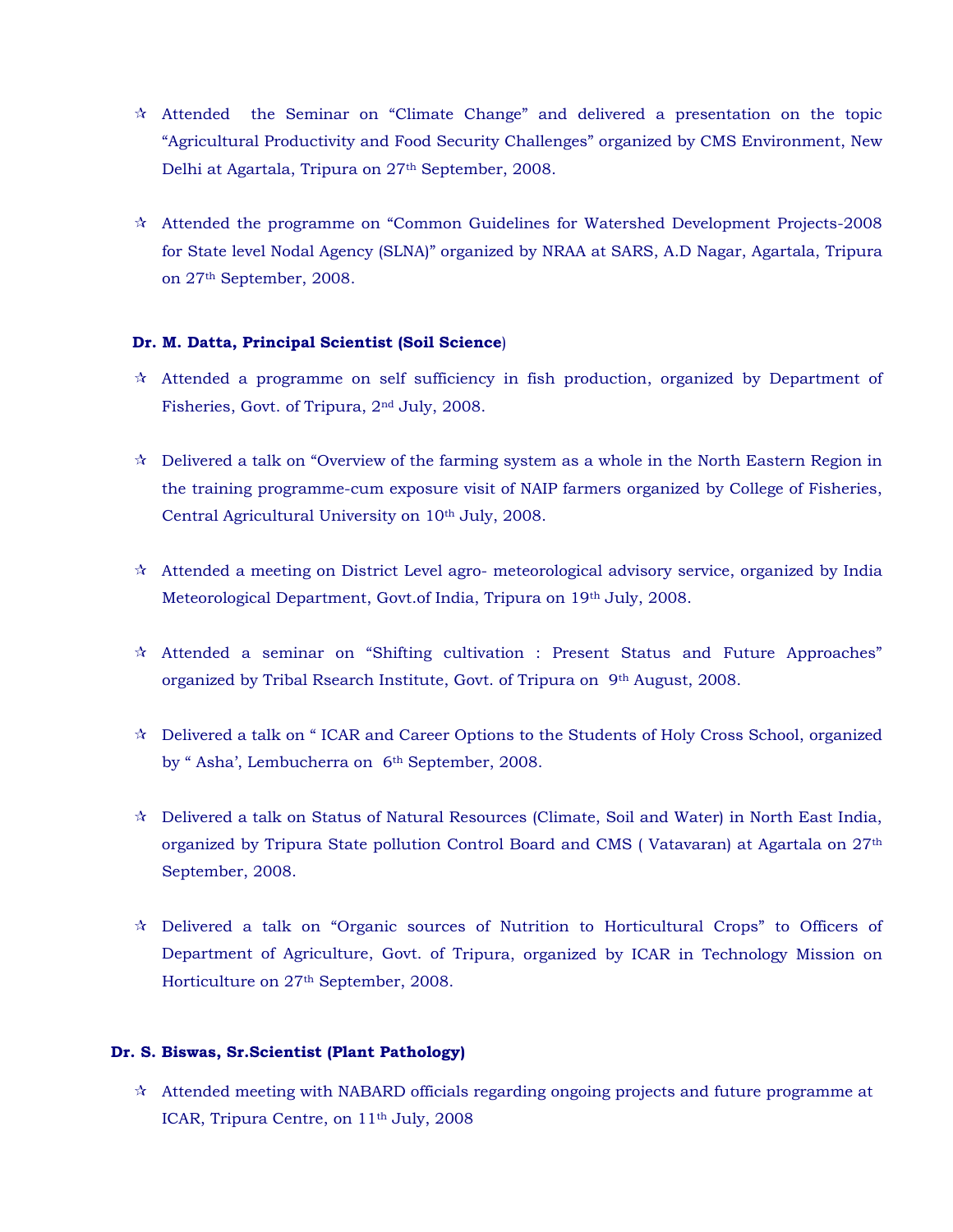- Eastern Regions on SOP for "Post Entry Quarantine" at Regional Plant Quarantine Station, Kolkata, West Bengal during 18th to 22nd August, 2008  $\star$  Attended 5 days Training-cum-workshop for Inspection Authorities of Eastern and North
- $\dot{\mathcal{R}}$  Attended Second Green Revolution Summit & Expo at Science City, Kolkata during 24-26<sup>th</sup> September,2008.

#### **Dr. A.Haldar, Sr.Scientist (Animal Reproduction)**

- people through sustainable tilla land integrated aquaculture innovation' under NAIP, component 3, organized by College of Fisheries, Lembucherra on  $11<sup>th</sup>$  July, 2008.  $\star$  Attended as resource person in the training programme on 'Livelihood improvement of rural
- $\star$  Attended the Interface meeting on ' District level integrated agro-met advisory services' at ICAR Research Complex, Tripura Centre on 22nd August, 2008.
- $\hat{\mathcal{R}}$  Attended the Disciplinary Committee Meeting of Animal Science Discipline at ICAR Research Complex for NEH Region, Barapani on 11<sup>th</sup> and 12<sup>th</sup> September, 2008.
- $\hat{\mathcal{A}}$  Attended and deliver lecture on 'Repeat breeding problem in cattle with special reference to nutritional deficiency and hormonal imbalance' organized by Tripura Veterinary Council, Astabal, Agartala on 28th September, 2008.

#### **r. S.Malik, Sr.Scientist (Poultry Science) D**

- $\star$  Attended the programme on "District Agro Advisory Service" organized by Indian Meteorology Department, Ministry of Earth Science at Pragya Bhawan, Agartala on 19th July, 2008.
- $\star$  Attended a seminar on "Shifting cultivation : Present Status and Future Approaches" organized by Tribal Rsearch Institute, Govt. of Tripura on the 9th August' 08.
- Research Complex for NEH Region, Barapani (Meghalaya) during 11 to 12th September, 2008 Attended Disciplinary Committee meeting at ICAR Research Complex for NEH Region, Barapani (Meghalaya). The meeting was organized by Division of Animal Production, ICAR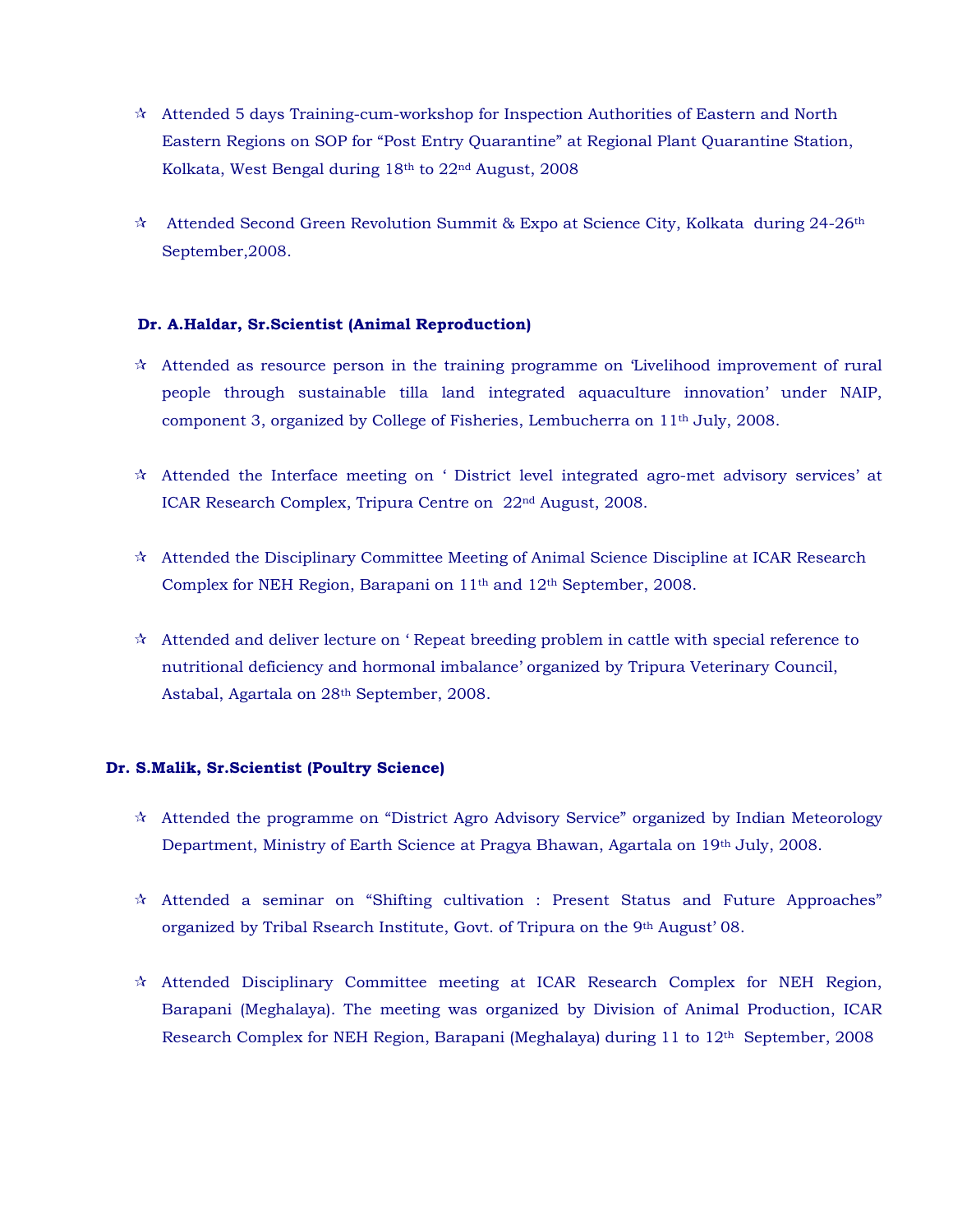#### **Dr. Chander Datt, Scientist (Animal Nutrition)**

- $\hat{\mathcal{R}}$  Attended the "First District Level Agromet Advisory Service Meeting for the State of Tripura" held at Pragna Bhawan, Pandit Nehru Complex, Gurkhabasti, Agartala on 19<sup>th</sup> July, 2008.
- ICAR Research Complex for NEH Region, Tripura Centre, Lembucherra-793103 Tripura (w) on 22nd August 2008. Attended an Interface Meeting on "District Level Integrated Agromet Advisory Services" held at



- Thirty farmers from Agri. Sub-division, Bishramganj, Tripura under I.W.D.P visited 5 on July 16, 2008.
- Thirty five farmers from Agri. Sub-division, Bishramganj, Tripura under I.W.D.P visited on July 21, 2008.
- Forty five farmers from Udaipur, South Tripura under NFDB programme visited on September 2, 2008.
- Fifty farmers from Udaipur, South Tripura under NFDB programme visited on **C** September 4, 2008.